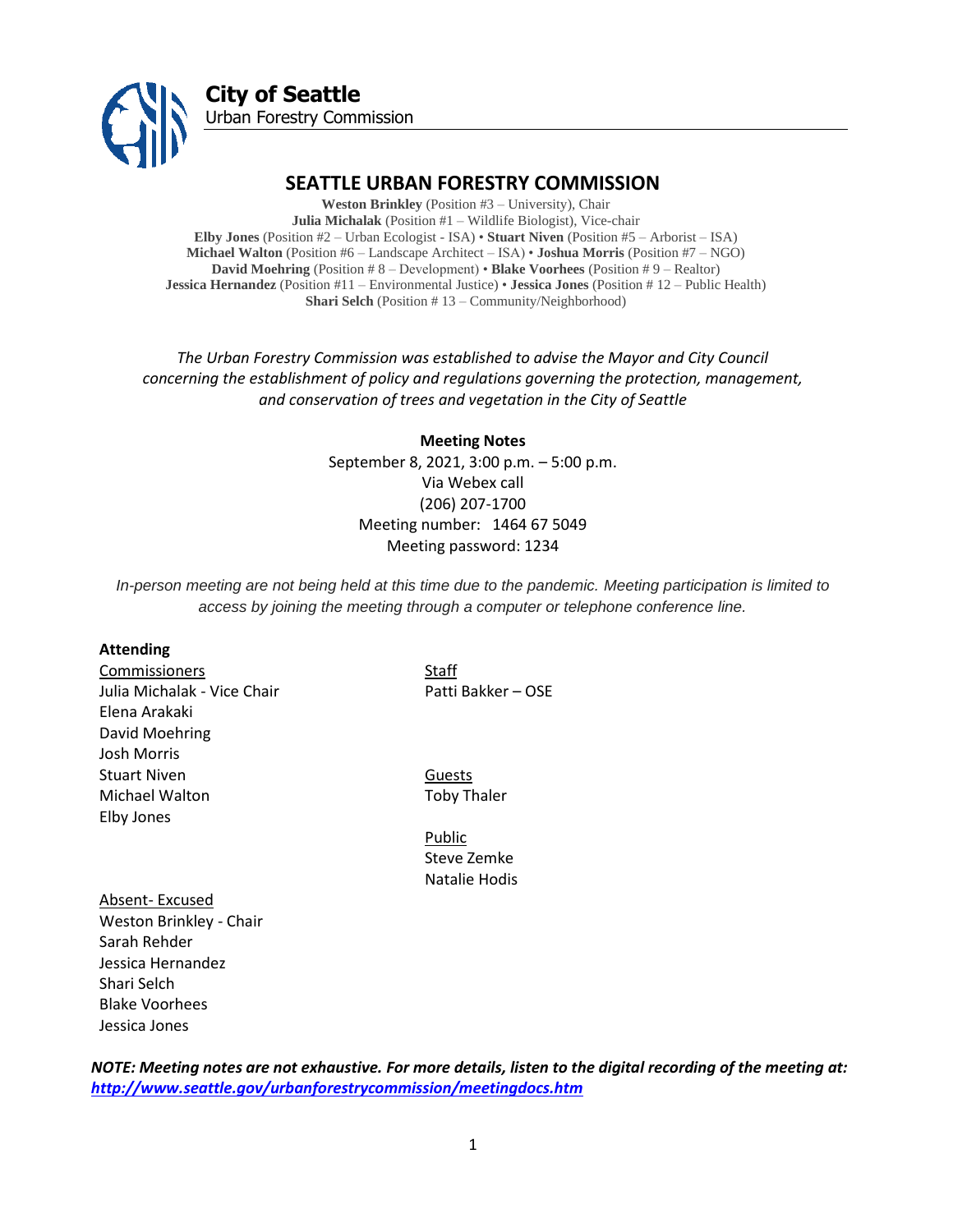**Call to order:** In Weston's absence, Julia called the meeting to order at 3:10 and provided a land acknowledgement.

### **Public comment:**

Steve Zemke sent in some suggestions for the SLI letter and discussed those. He also mentioned that TreePAC will be doing a press conference next week to discuss the results of recent polling regarding public support for tree protections.

# **Chair, Committees, and Coordinator report:**

Patti reported that this is Elena's last meeting with the Commission. She has been serving in the Get Engaged position for the last year, and her term is now up. We thank Elena for her service and hope she has gotten much out of the experience. Regarding filling the position, we received an update a few weeks ago from the Get Engaged program coordinator, which stated that they have received much fewer applications this round than previous recruitments, but they were working on making Commission assignments based on the applications they had received as of that time and would continue to accept applications through the end of September. I hope to get an update soon on applicants for the UF Commission in this position.

Patti also noted that Sarah sent word that last week was her last meeting, as she ended up with a conflict for today. She extended her thanks to everyone for the knowledge that has been shared, and expressed that it has been a pleasure to work with everyone and good luck continuing to fight for the urban forest.

One more note on meetings: the October meeting appointments are currently set as in-person at SMT, because we wanted to make sure to reserve that preferred room in case we did start in-person meetings in October. Patti will be updating those appointments soon to reflect that we will still be in WebEx for those meetings.

# **City Budget Process**

CBO's Akshay Iyengar provided an introduction to the City Budget Office's role in the budget process throughout the year as well as the roles of their office, the Mayor and City Council. His overview of the City's budget process included descriptions of the budget types and the annual timeline. The process includes budget proposals that are amended and adjusted in the first half of the year, then the draft budget is finalized in the third quarter and sent from the Mayor to Council. Akshay described the different types and sources of funding and shared a graph showing the breakdown of expenditures by category. Other activity during the year is preparation of supplemental budgets where the Mayor and Council can make adjustments to previous budgets, such as allocation of underspent funds.

Commissioner questions:

- Are there any common themes that the Mayor or Council make adjustments for? Staffing adjustments or adds for new needs, grant funds incoming added as adjustments to budget.
- Advice for members of public to recommend and advocate for funding for tree protections? There are Boards and Commissions that make recommendations, and they get their recommendations in by May-June. Another way is to work with Council members to get items into the budget. Recommendations go to Mayor and Council in May-June so that those recommendations can be heard by both sides.
- Relative to positions being considered, are there any positions related to the recent SLI about urban forestry consolidation in the current budget? The budget isn't out yet, so can't speak to that. Spring is the time to get items into budget, so that is the time to get recommendations in for budget items.
- Request for clarification on what the "environment" refers to in the chunk of the budget allocation graph labeled as utilities and environment. It refers to the work of the Office of Sustainability & Environment. The utilities portion is work of Seattle Public Utilities and Seattle City Light.

#### **Commission Debrief on Presentation**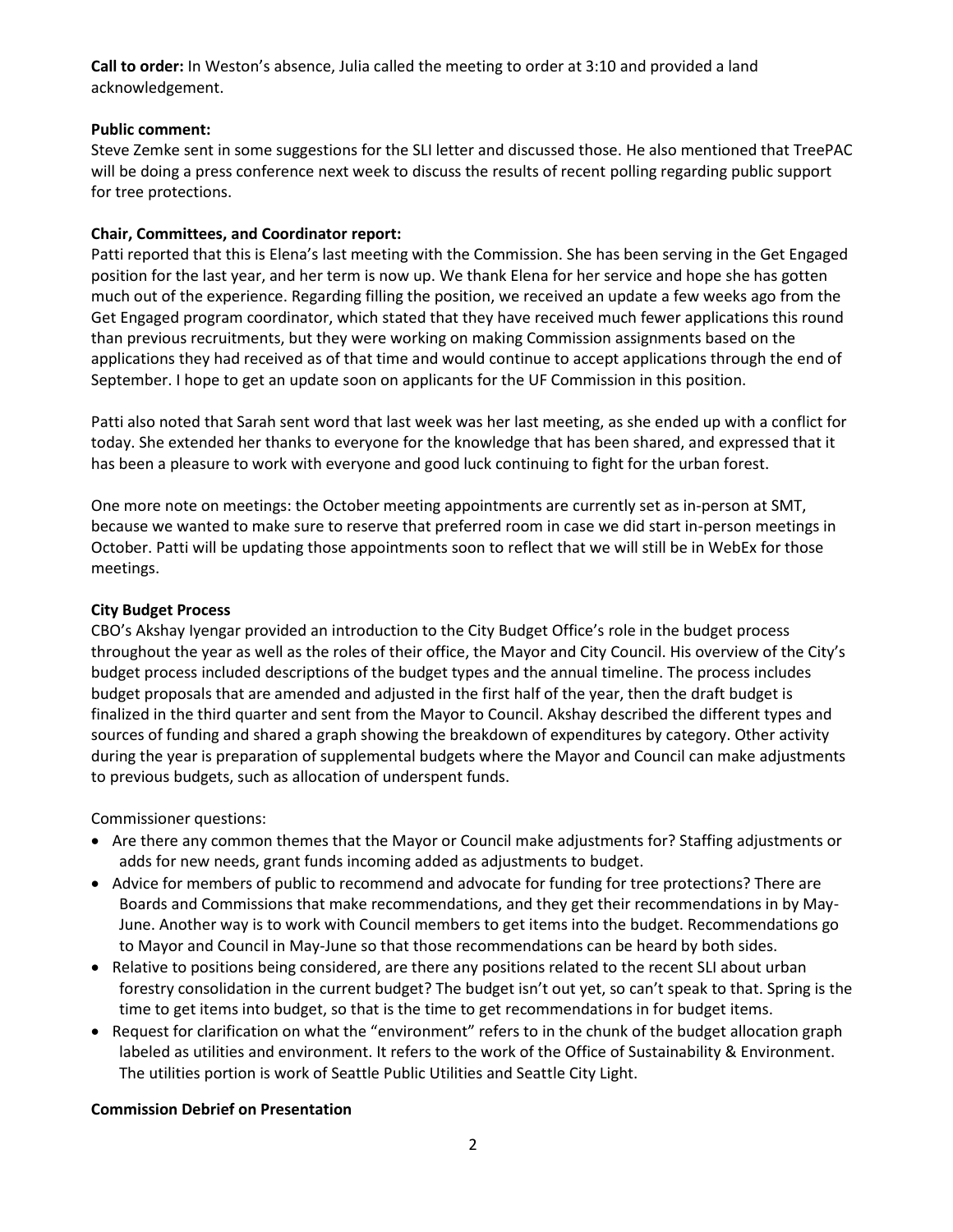Commissioners expressed desire to get ahead of the budget next year, so would like to plan for some prep time for next spring. There was discussion and some questions around how to incorporate what recommendations might come out of the SLI evaluation work into the budget if there are staff positions or other funding needs that are part of that. That evaluation work has not progressed to a point of having recommendations on changes to how tree work is structured in the city, though, so there are not corresponding budget needs that are known at this time.

### **SPR Thank you letter**

The Commission does not yet have a draft letter to review, and given time and the need to finalize the SLI letter today, the Commission moved on to the next item.

# **Urban Forestry Consolidation Statement of Legislative Intent letter**

Patti provided an update on the work of staff and the Mayor's Office in responding to the SLI. Staff have been working on drafting a response to the SLI, in coordination with the Mayor's Office, and the response is now ready to send by the deadline next week. The work of addressing the SLI request was approached with an initial examination of the current "integrated" system, to better understand how it works and what the positive aspects of it are. The response contains high level information on the various departments involved and the complexities of their urban forest management processes. However, due to limited staff capacity, staff knew they would not be able to dive into the topic as robustly as Council requested, and specifically, they won't be able to go as far as outlining how a consolidated approach could be implemented. Before doing so, there is an additional step needed of better understanding the potential merits and tradeoffs of consolidation, and whether a new approach to urban forestry is warranted. Due to the limited staff capacity, staff wasn't able to get into that deeper exploratory phase of the work, which would have included more work with the Commission in deliberative sessions, etc. There are still some pretty big outstanding questions, which would be a large body of work in order to be able to answer them.

David had some suggestions on what to include in the evaluation work, including consulting with peer cities like Portland on how their urban forestry model works.

The Commission continued work on the SLI letter initiated last week. The letter was rearranged to update and clarify the recommendations that the Commission wants to convey, along with general editing of the letter.

#### **Action: A motion to adopt the letter as amended was made, seconded and approved.**

# *NOTE: Meeting notes are not exhaustive. For more details, listen to the digital recording of the meeting at: <http://www.seattle.gov/urbanforestrycommission/meetingdocs.htm>*

#### **Public comment:**

Steve Zemke commented that the Commission did a good job in preparation of the letter, but was disappointed in removal of the fee-in-lieu option.

**Adjourn:** The meeting was adjourned at 5:00 PM.

#### **Meeting Chat:**

from Elena Arakaki to everyone: 3:11 PM Uh oh, is my mic not working...I'm here! from Joshua Morris to everyone: 3:15 PM Wow! It goes so fast! Thank you, Elana! from Julia Michalak she/her to everyone: 3:15 PM Thank you Elena!!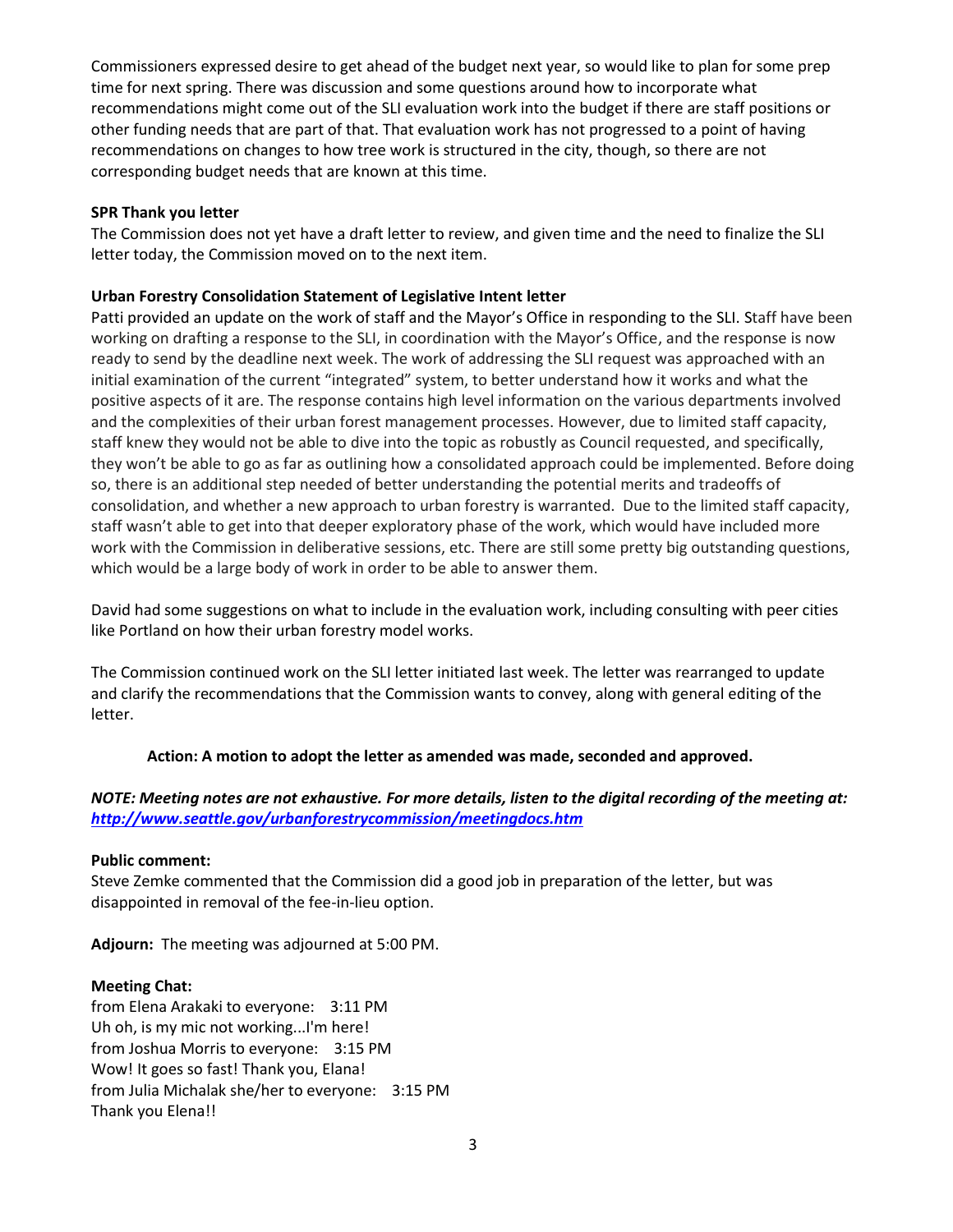from Joshua Morris to everyone: 3:15 PM \*Elena from Michael Walton to everyone: 3:16 PM Thank you for your service Elena! from Joshua Morris to everyone: 3:17 PM Best wishes to Sarah as she starts her new life as an orchard farmer! from Joshua Morris to everyone: 3:45 PM Thank you, Akshay! from Thaler, Toby to everyone: 4:05 PM Related issue: Timing of draft CB in response to Res 31902. Also, SDCI is on agenda to present "quarterly tree report" to LUNC (council's land use committee) on Friday, Sept. 24 (2 p.m.) from Thaler, Toby to everyone: 4:06 PM Thanks from Thaler, Toby to everyone: 4:07 PM Thanks, need to go to antoher meeting now... from Joshua Morris to everyone: 4:22 PM I. Licensing, certification and training of private property tree care providers as SDOT currently does. II. Permitting of significant and exceptional tree removal and replacement. III. Instituting a 2 week tree removal and replacement permit application posting procedure as SDOT does IV. Tracking of all significant trees, exceptional trees, and tree groves, planted and retained, removed and planted during development V. Tracking of significant, exceptional and hazard trees outside development that are removed and replanted VI. Monitoring, maintenance, and as needed, replacement of trees planted as part of mitigation activities that die within 5 year establishment period. VII. Educating and resourcing the public about tree management on private properties VIII. Managing and disbursing resources from a Tree Replacement and Preservation Fund IX. Issuing stop work orders and notices of violations, and imposing penalties and fines X. Producing regular reports documenting the from Joshua Morris to everyone: 4:23 PM these items, including quarterly reports to OSE as other Departments do regarding tree removals and replacements. XI. Implementing an in-lieu fee system that increases as the tree diameter increases, for trees not replaced both during and outside development. from Joshua Morris to everyone: 4:49 PM SDCI there is no urban forestry protection division or structure with oversight and a mission to maximize protection of trees and urban forest. from Joshua Morris to everyone: 4:59 PM Great meeting! Thanks Julia, thanks, Patti! **Public input: (see next page and posted notes):**

**From:** Patricia Carroll <patutie1@comcast.net>

**Sent:** Tuesday, September 7, 2021 9:47 AM

**To:** Bakker, Patricia <Patricia.Bakker@seattle.gov>

**Subject:** Please Update Seattle's Tree Ordinance

Urban Forestry Commission Coordinator Patti Bakker,

I am a big walker and try to walk in different neighborhoods, to get to know our city better.

I am so dismayed at the growth pattern in neighborhoods, where the whole lot is cleared of all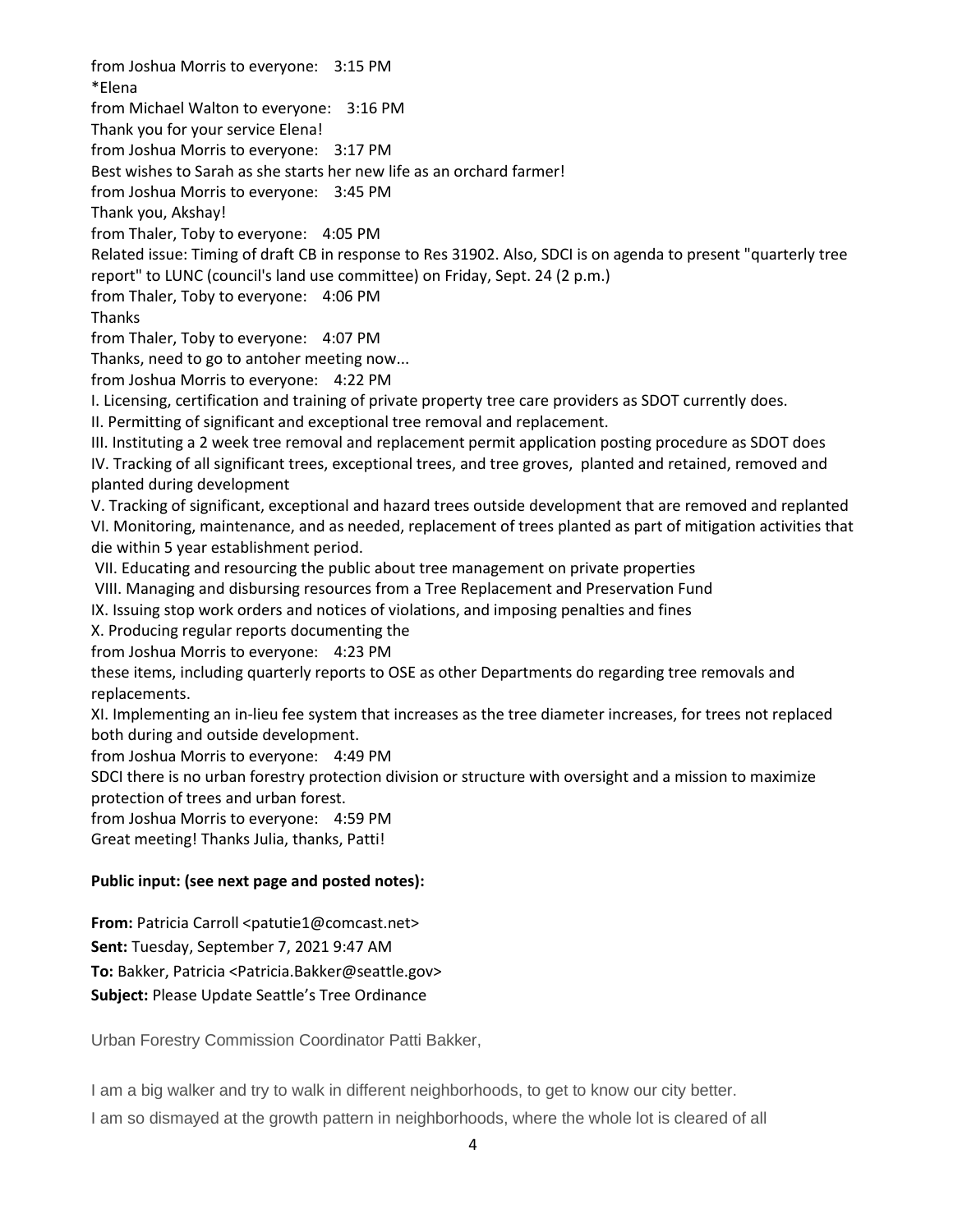trees/greenery so many townhouses can jam in. I am outside in my yard all summer, and frequently hear chainsaws, and they are no doubt bringing down trees. Also, many of the townhouses don't have a "Homeowners Assoc" that has rules to keep the property (trees/greenery) alive. Such a waste, so the "green rules" offered the builders is a sham, if the owners let the plants/trees die.

It's time to end the delay by the Seattle Department of Construction and Inspections (SDCI) on presenting the Seattle City Council with an updated draft Tree and Urban Forest Protection Ordinance. Over the last 12 years, the City Council has repeatedly asked SDCI for an updated workable and effective ordinance draft to consider and it is obvious SDCI is not responding as requested. In its recent Resolution 31902, the Council gave specific issues for SDCI to address.

If SDCI cannot respond in a timely manner, please remove tree and urban forestry protection from their Department. As the City Auditor proposed in 2009, transfer tree and urban forestry oversight and authority to the Office of Sustainability and the Environment. SDCI has a conflict of interest in tree oversight – their priority mission has been to help developers build, not protect trees. Years of inaction on effective oversight and protection of trees by SDCI demands that a separate entity like OSE take over the city's responsibility to protect and enhance our urban forest.

Seattle's trees and urban forest are vital to keeping our city healthy and livable. Trees and the urban forest comprise a vital green infrastructure. Trees reduce air pollution, storm water runoff and climate impacts like heat island effects, while providing essential habitat for birds and other wildlife. They are important for the physical and mental health of our residents.

Seattle's rapid growth and an outdated tree ordinance are reducing these beneficial effects as trees are removed and not replaced. It is urgent to act now to stop this continued loss of trees, particularly large mature trees and tree groves. It is important to promote environmental equity as trees are replaced.

Please update Seattle's Tree Protection Ordinance as recommended in the latest draft by the Seattle Urban Forestry Commission.

Here are the key provisions that need to be in the updated tree ordinance:

1. Expand the existing Tree Removal and Replacement Permit Program, including 2-week public notice and posting on-site, as used by the Seattle Department of Transportation (SDOT) – to cover all Significant Trees (6" and larger diameter at breast height (DBH)) on private property in all land use zones, both during development and outside development.

2. Require the replacement of all Significant Trees removed with trees that in 25 years will reach equivalent canopy volume – either on site or pay a replacement fee into a City Tree Replacement and Preservation Fund. Allow the Fund to also accept fines, donations, grants and set up easements. 3. Retain current protections for Exceptional Trees and reduce the upper threshold for Exceptional Trees